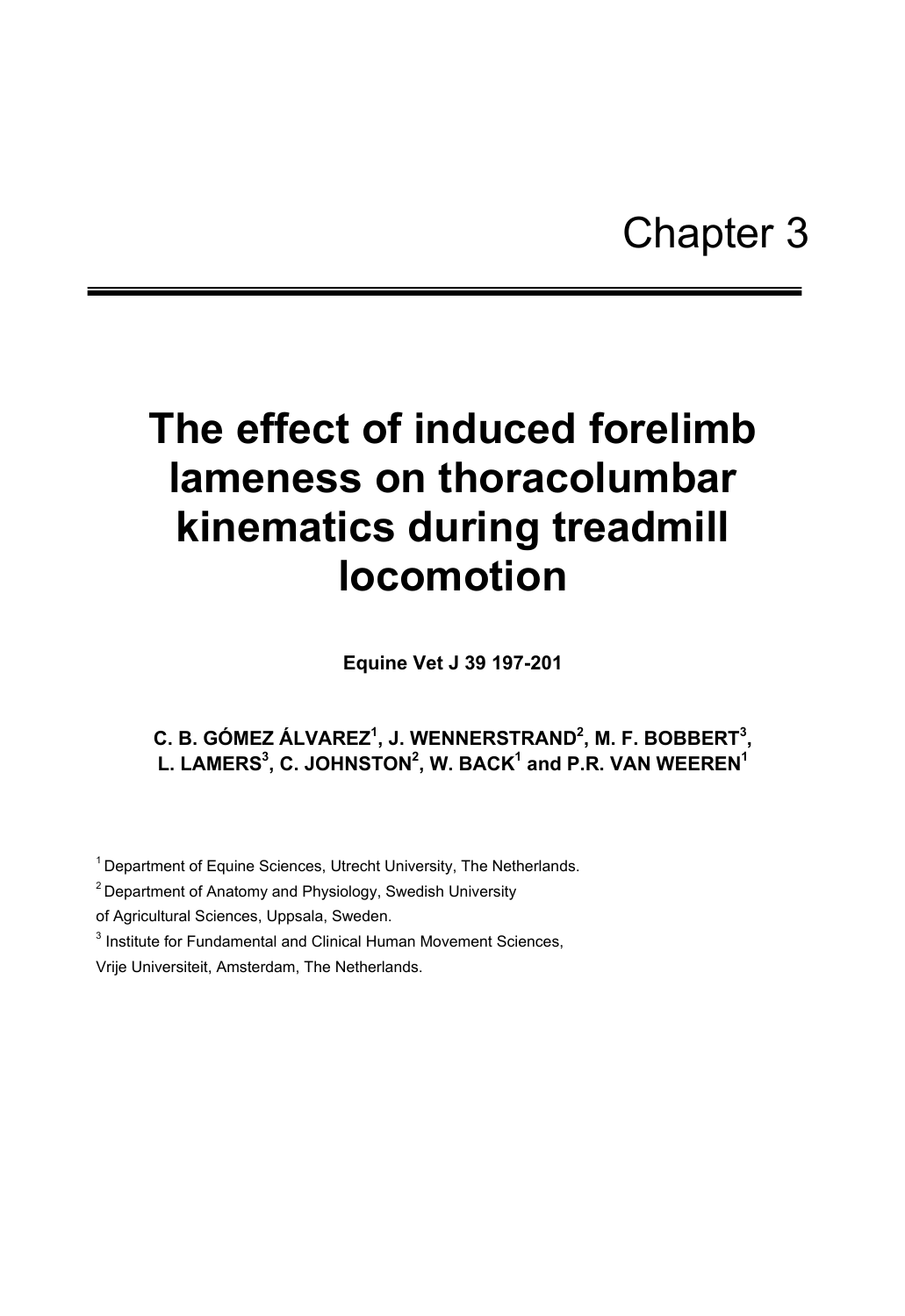The effect of induced forelimb lameness on thoracolumbar kinematics during treadmill locomotion

## **Summary**

**Reasons for performing the study:** Lameness has often been suggested to result in altered movement of the back, but there are no detailed studies describing such a relationship in quantitative terms.

**Objectives:** To quantify the effect of induced subtle forelimb lameness on thoracolumbar kinematics in the horse.

Methods: Kinematics of 6 riding horses was measured at walk and at trot on a treadmill before and after the induction of reversible forelimb lameness grade 2 (AAEP scale 1-5). Ground reaction forces (GRF) for individual limbs were calculated from kinematics.

**Results:** The horses significantly unloaded the painful limb by 11.5% at trot, while unloading at walk was not significant. The overall flexion-extension range of back motion decreased on average by 0.2° at walk and increased by 3.3° at trot (p<0.05). Changes in angular motion patterns of vertebral joints were noted only at trot, with an increase in flexion of 0.9° at T10 (i.e. angle between T6, T10 and T13) during the stance phase of the sound diagonal and an increase in extension of the thoracolumbar area during stance of the lame diagonal (0.7° at T13, 0.8° at T17,  $0.5^\circ$  at L1,  $0.4^\circ$  at L3 and  $0.3^\circ$  at L5) (p<0.05). Lameness further caused a lateral bending of the cranial thoracic vertebral column towards the lame side (1.3° at T10 and 0.9° at T13) (p<0.05) during stance of the lame diagonal.

**Conclusions:** Both range of motion and vertebral angular motion patterns are affected by subtle forelimb lameness. At walk, the effect is minimal, at trot the horses increased the vertebral range of motion and changed the pattern of thoracolumbar motion in the sagittal and horizontal planes, presumably in an attempt to move the centre of gravity away from the lame side and reduce the force on the affected limb.

**Potential relevance:** Subtle forelimb lameness affects thoracolumbar kinematics. Future studies should aim at elucidating whether the altered movement patterns lead to back and/or neck dysfunction in the case of chronic lameness.

**Keywords:** Back kinematics, riding horses, induced forelimb lameness.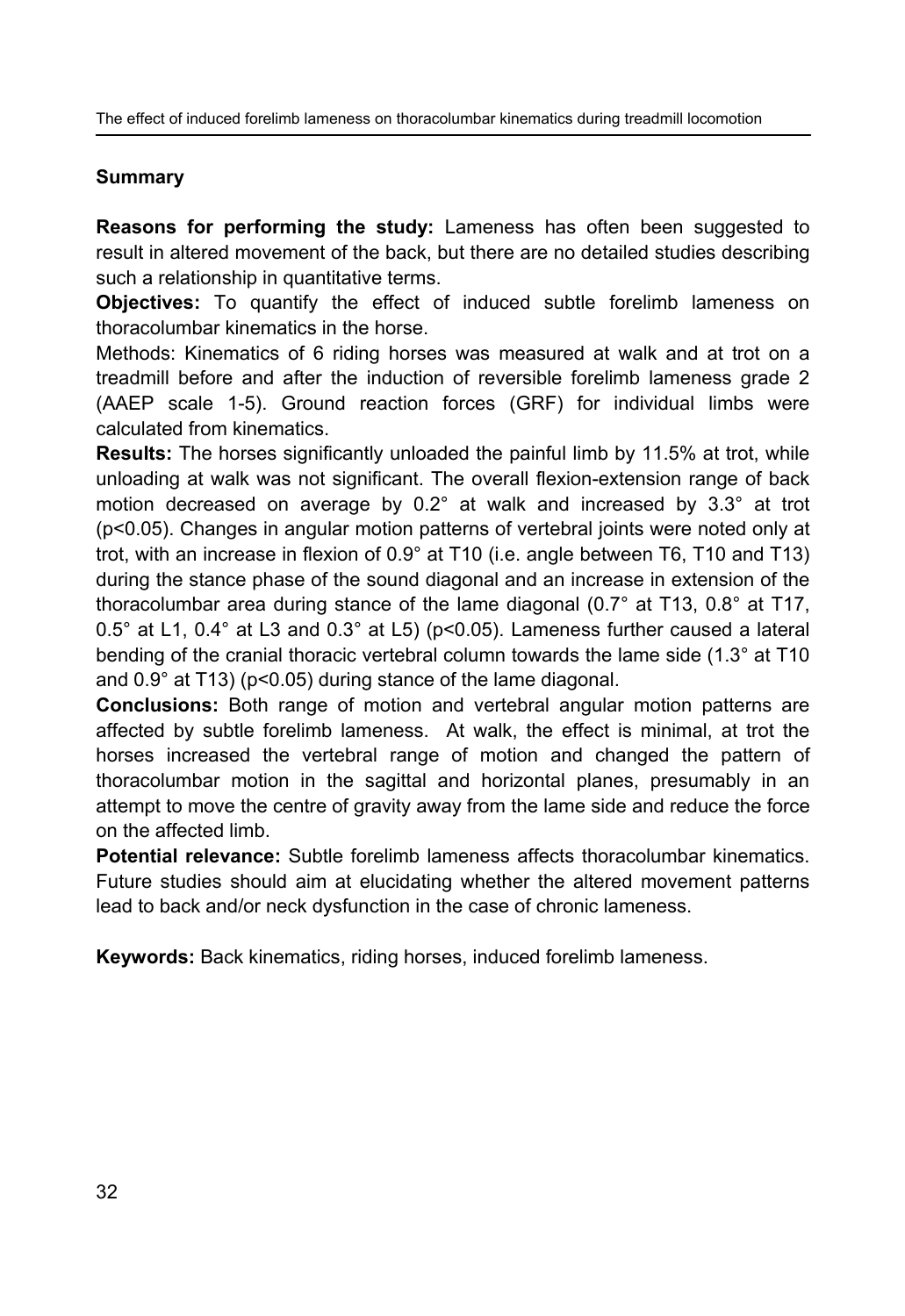## **Introduction**

The present-day equine practitioner is confronted with increasing numbers of patients presented for poor performance, subtle gait irregularities or alleged back problems. Although it is obvious that the axial skeleton is the link between the extremities, there is controversy as to the relationship between back problems and lameness. In a population of horses presented for orthopaedic problems, 26% of the patients had concurrent lameness and back pain upon palpation (Landman *et al*. 2004). Dyson (2005) reported that in the majority of horses with primary thoracolumbar or sacroiliac pain overt lameness was not a feature, but many horses showed restricted hindlimb propulsion, poor hindlimb engagement and a low-grade toe drag. These are, however, qualitative studies in patients based on clinical judgment and with dissimilar criteria. Besides, thoracolumbar abnormalities secondary to lameness have not been fully described. Experimental, quantitative lameness-studies on whole body dynamics have been conducted (Buchner *et al*. 1995, 1996a, 1996b; Keegan *et al*. 2000; Vorstenbosch *et al*. 1997), but these focused more on head and trunk movements than on specific thoracolumbar kinematics. Pourcelot *et al*. (1998) demonstrated a small influence of induced lameness on dorsoventral mobility, but relatively little detail was provided because only 4 markers were used to analyze back mobility.

Recent developments in analyzing 3-dimensional thoracolumbar kinematics based on the work by Faber *et al*. (1999, 2000) and Johnston *et al*. (2002) have created the possibility of accurately analyzing the effect of specific conditions or interventions on equine back kinematics. So far, this analysis has been used successfully to study the influence of physiological factors (Johnston *et al*. 2004), of the presence of clinical back pain (Wennerstrand *et al*. 2004), and of specific head and/or neck positions (Rhodin *et al*. 2005; Gómez Álvarez *et al*. 2006) on thoracolumbar kinematics. The present study aims at the elucidation of the effect of subtle forelimb lameness on back kinematics using the same analysis. The study was conducted as a first assessment of the relation between sub-clinical lameness and back and neck motion to improve the basic knowledge on secondary back problems. The hypothesis to be tested was that even a subtle lameness would result in a measurable change in thoracolumbar kinematics. For this purpose, we determined the kinematics of the vertebral column and the limbs in horses at walk and trot on a treadmill before and after the induction of fully reversible, subtle forelimb lameness.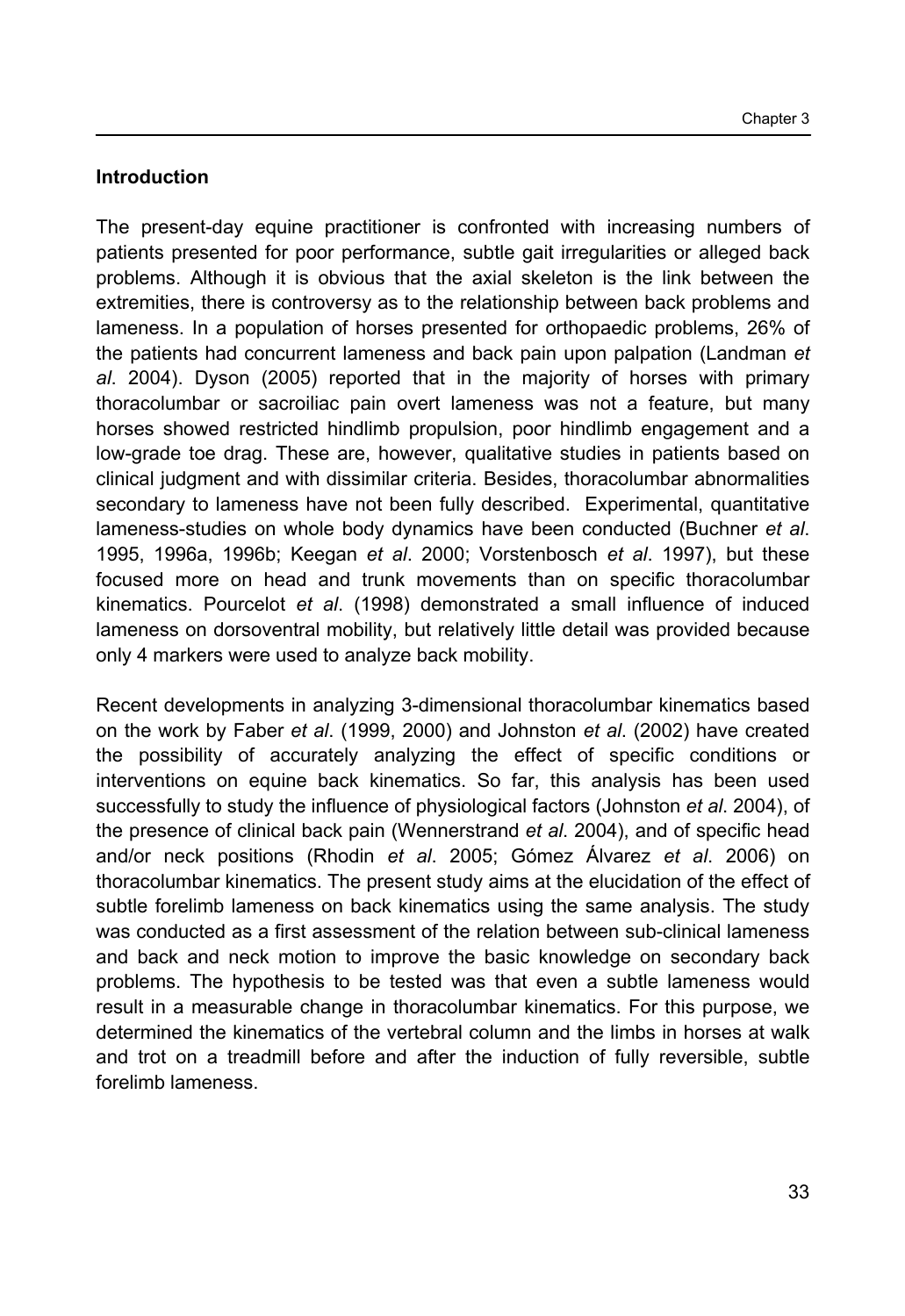## **Materials and Methods**

## *Horses*

Kinematics of the back was measured in six sound Dutch Warmblood horses without lameness or other abnormalities, with 11.7±4.9 years of age, a height at the withers of  $163\pm4.8$  cm, and a body mass of  $577\pm37.1$  kg, while they were walking (1.6 m/s) and trotting (4.0 m/s) on a treadmill. The horses had been trained previously and were well accustomed to the treadmill. The experimental protocol had been approved by the Animal Experimentation Committee of Utrecht University.

## *Lameness induction*

Reversible lameness was induced in the left forelimb with a modified shoe featuring a nut welded to the inner side of the toe region. A bolt in the nut could be tightened to exert pressure on the sole, thus provoking pain. A more extensive description of the technique can be found elsewhere (Merkens and Schamhardt 1988). The lameness provoked was of grade 2 of the AAEP scale (lameness difficult to observe at a walk or trot in a straight line; consistently apparent under some circumstances, such as weight carrying, circling, inclines, hard surface) (Stashak 2002).

## *Quantification of lameness*

The method used to quantify the lameness made use of the fact that during a supporting-limb lameness the horse tries to reduce the load of the painful limb (Buchner *et al*. 1996b). Therefore, loads on individual limbs were calculated from kinematics according to a recently developed method (Bobbert *et al*. 2007; McGuigan and Wilson 2003). The method involves the calculation of the total ground reaction force (GRF) from kinematics (Bobbert and Santamaría 2005), followed by the determination of the distribution of this force over individual limbs in those phases of the stride cycle where only two limbs are in contact with the ground. It has been shown that changes in peak individual limb reaction forces over time can be calculated using this method with a standard error of measurement of 0.2 N/kg. At walk, the GRF were calculated from the distal limb length assuming that the distal limbs operate as linear springs, of which the forcelength relationships were determined using calculated individual limb forces at trot (Bobbert *et al*. 2007).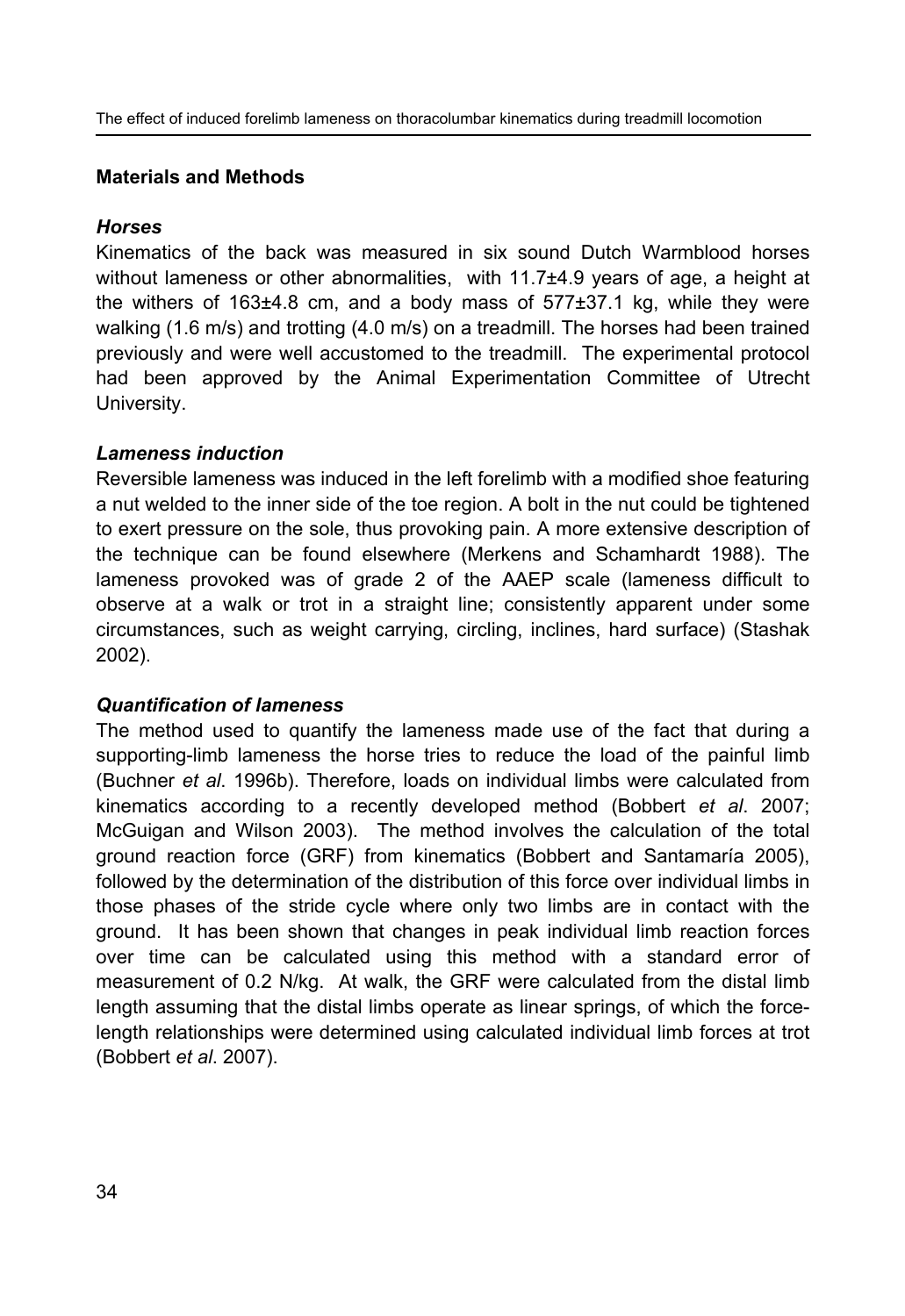## *Data collection*

Measurements were performed using the infrared-based ProReflex® automated gait analysis system<sup>1</sup>, operating at 100 Hz. Spherical infrared light reflective markers with a diameter of 19 mm were glued to the skin over the spinous processes of thoracic vertebrae 6, 10, 13 and 17 (T6, T10, T13, T17), the lumbar vertebrae 1, 3 and 5 (L1, L3, L5), and the 3rd sacral vertebra (S3). Markers were also placed on the coxal tuberosities, and to the lateral sides of the hooves. Also, markers were located on the limbs, head and neck (Bobbert and Santamaría 2005). Six infrared cameras situated at both sides of the treadmill recorded the marker locations while the horses were standing square and at walk and trot before, during and after the induced lameness. The actual recordings were performed during 10 seconds after 1 minute of locomotion on the treadmill. The treadmill was stopped for 1 minute between the three consecutive measurement sessions (before, during and after induction of the lameness) in order to tighten the bolt in the shoe or to remove it.

## *Data analysis*

Qualisys Track Manager Software<sup>1</sup> was used to capture and process the data. A standard right-handed orthogonal Cartesian coordinate system was used to describe the motion of the vertebral column. Motion was described as flexionextension (in the sagittal plane), lateral bending (in the horizontal plane), and axial rotation of the pelvis (in the transversal plane). All the vertebral movements were calculated using Backkin $\mathcal{O}^1$  and presented as angular motion patterns (AMP) during the stride cycle. The range of motion (ROM) was calculated for each AMP and was defined as the difference between maximal and minimal values of the AMP. Data captured in the square standing horse before and after the lameness induction were used to determine the zero value in the AMPs in each horse. The vertebral angles were defined as the angle between three adjacent marked vertebrae (e.g., the angle at T10 is the angle between the line from T6 to T10 and the line from T10 to T13). The calculated angles are shown in Figure 3.1. The overall flexion-extension range of motion was the average of the ranges of motion of all the vertebral angles in the sagittal plane. The beginning of each stride cycle was taken to be the initial ground contact of the left hindlimb. The correlation coefficient between the vertebral angular motion patterns was calculated to quantify the intra-vertebral pattern symmetry (Faber *et al*. 2000). The neck angle was calculated as the angle between the markers on T6 and atlas and the horizontal plane. Stride length was calculated from the marker on the left hindlimb. Protraction-retraction angle was calculated for the four limbs using the markers on the hooves and T6 for the forelimbs, and the hooves and S3 for the hindlimbs.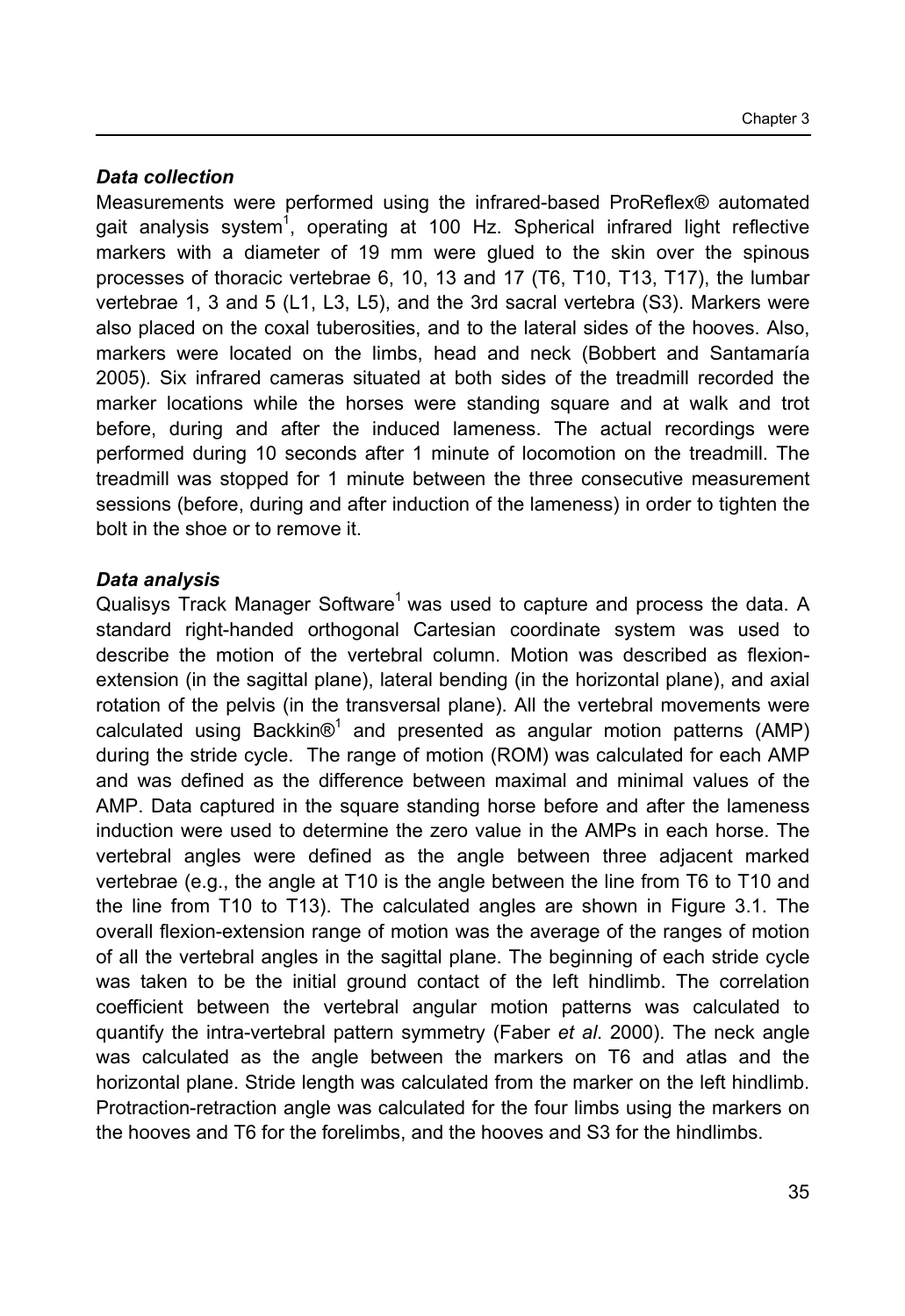

**Figure 3.1.** Markers and the calculated angles of the back and neck in the sagittal plane.

The distribution of values for kinematic variables and calculated forces was tested for normality. If normally distributed, further analysis was carried out using ANOVA for repeated measures and a Bonferroni correction. The overall range of motion was analyzed for variance deviations, with the different vertebrae of individual animals being treated as repeated-measures. If data were not normally distributed a Wilcoxon signed rank test was used. The level of significance was set at p<0.05.

#### **Results**

#### *Quantification of lameness*

The lame limb was significantly unloaded only at trot. The peak vertical ground reaction force on the lame limb significantly decreased from 13.1±1.5 N/kg to 11.6 $\pm$ 1.4 N/kg (p<0.05). At walk, the peak vertical GRF on the lame limb was 7.3±1.0 N/kg before the lameness induction and 7.1±0.9 N/kg during lameness.

#### *Stride length and protraction-retraction angle*

There were no significant changes in the stride length or in the protractionretraction angle of the 4 limbs in either of the gaits (Table 3.1).

#### *Vertebral Range of motion*

At walk, the overall flexion-extension ROM of the vertebral column was significantly reduced from 6.2 to 6.0 degrees in the lame condition (Fig. 3.2a). However, when testing the range of motion of the individual vertebral angles, the range of motion in the lame condition was significantly smaller only at T10, L1 and L5. In the lame condition there was a significant increase in lateral bending range of motion at L5 only and no change in axial rotation of the pelvis (Table 3.1).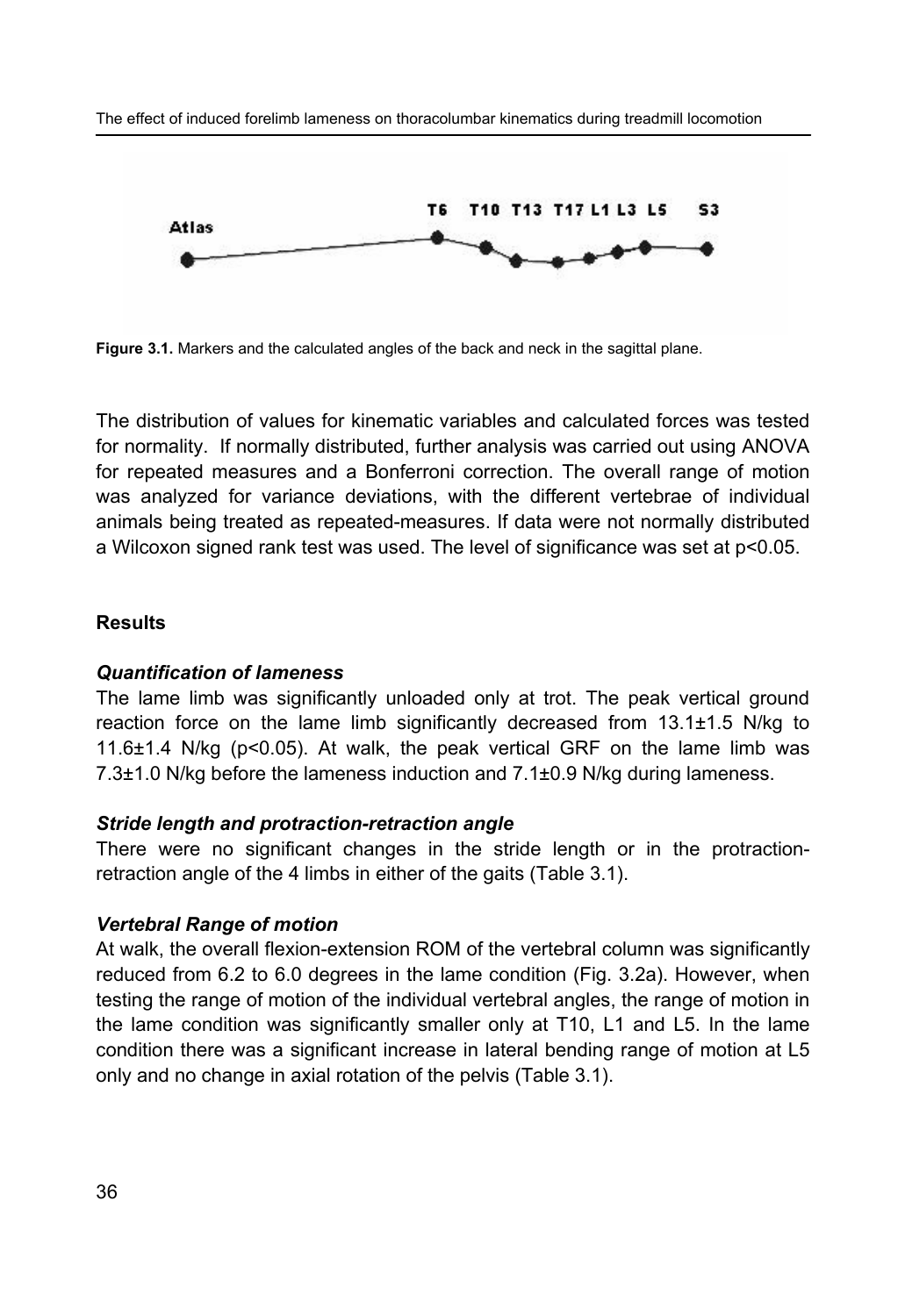**Table 3.1.** Range of motion (ROM) values (mean ± SD, degrees), neck angles (degrees), stride length (meters) and protraction-retraction angles (degrees) at walk and trot in horses with induced subtle forelimb lameness.

| Motion                               |                                                                    | Walk                       |                            | Trot                       |                            |
|--------------------------------------|--------------------------------------------------------------------|----------------------------|----------------------------|----------------------------|----------------------------|
|                                      |                                                                    | sound                      | lame                       | sound                      | Lame                       |
| Flexion-<br>extension                | T <sub>10</sub>                                                    | $5.1 \pm 1.0^*$            | $4.8 \pm 0.9*$             | $3.4{\pm}0.6*$             | $4.0{\pm}0.8*$             |
|                                      | T <sub>13</sub>                                                    | $6.3 + 0.6$                | $6.1 \pm 0.9$              | $2.3 \pm 0.7$ *            | $2.9 \pm 0.6$ *            |
|                                      | T <sub>17</sub>                                                    | $6.8 + 1.0$                | $6.6 + 1.4$                | $2.3 \pm 0.4$              | $2.6 + 0.4$                |
|                                      | L1                                                                 | $6.6{\pm}1.4*$             | $6.4 \pm 1.7*$             | $2.8 + 1.0$                | $2.9 + 0.7$                |
|                                      | L <sub>3</sub>                                                     | $6.4{\pm}2.0$              | $6.1 \pm 2.0$              | $2.9 + 0.7$                | $3.0 + 0.7$                |
|                                      | L <sub>5</sub>                                                     | $5.9{\pm}2.0*$             | $5.7 \pm 2.1*$             | $2.9 + 0.7$                | $2.9 + 0.9$                |
|                                      | Overall variation                                                  | $6.2 \pm 1.3*$             | $6.0 \pm 1.5^*$            | $2.8 \pm 0.7*$             | $3.1 \pm 0.7*$             |
| Lateral<br>bending                   | T <sub>10</sub>                                                    | $8.9 + 1.9$                | $8.9{\pm}2.0$              | $7.2 \pm 1.2$ *            | $6.7 \pm 1.6*$             |
|                                      | T <sub>13</sub>                                                    | $5.0 + 1.0$                | $4.6 \pm 1.2$              | $4.3 \pm 1.3$              | $4.1 \pm 1.3$              |
|                                      | <b>T17</b>                                                         | $3.2 + 0.9$                | $3.1 \pm 1.0$              | $3.3 + 0.9$                | $3.4 + 0.9$                |
|                                      | L1                                                                 | $4.0 \pm 1.4$              | $4.4 \pm 0.7$              | $3.1 \pm 0.9$              | $3.1 \pm 0.8$              |
|                                      | L <sub>3</sub>                                                     | $5.3 + 1.6$                | $6.0 + 1.6$                | $3.9 + 1.1$                | $3.9 + 0.9$                |
|                                      | L <sub>5</sub>                                                     | $6.7 \pm 1.9*$             | $7.3 \pm 1.7*$             | $4.7{\pm}0.9$              | $4.6 + 0.9$                |
| Pelvic axial<br>rotation             | S <sub>3</sub>                                                     | $9.6 + 1.3$                | $9.4 \pm 1.7$              | $6.2 \pm 0.7$ *            | $5.6{\pm}0.9*$             |
| Neck angle                           |                                                                    | $94.4 \pm 2.6$             | $90.6 \pm 2.4$             | $103.1 \pm 1.0*$           | $95±1.3*$                  |
| Stride length                        |                                                                    | $1.8 + 0.2$                | $1.9 + 0.1$                | $2.8 + 0.1$                | $2.8 + 0.1$                |
| Protraction-<br>retraction<br>angles | Hind right limb<br>max protraction<br>max retraction<br><b>ROM</b> | 14.33<br>$-26.17$<br>40.50 | 14.38<br>$-25.73$<br>40.11 | 12.45<br>$-25.98$<br>38.43 | 12.01<br>$-27.54$<br>39.55 |
|                                      | Hind left limb<br>max protraction<br>max retraction<br><b>ROM</b>  | 15.59<br>$-23.90$<br>39.49 | 13.93<br>$-26.40$<br>40.34 | 11.41<br>$-26.71$<br>38.12 | 12.25<br>$-25.28$<br>37.53 |
|                                      | Fore right limb<br>max protraction<br>max retraction<br><b>ROM</b> | 16.66<br>$-23.10$<br>39.76 | 16.33<br>$-22.69$<br>39.02 | 16.85<br>$-23.59$<br>40.44 | 17.52<br>$-23.90$<br>41.42 |
|                                      | Fore left limb<br>max protraction<br>max retraction<br><b>ROM</b>  | 16.77<br>$-22.47$<br>39.25 | 17.03<br>$-22.79$<br>39.82 | 17.81<br>$-24.87$<br>42.69 | 18.43<br>$-23.81$<br>42.24 |

\* Statistically significant differences between sound and lame condition.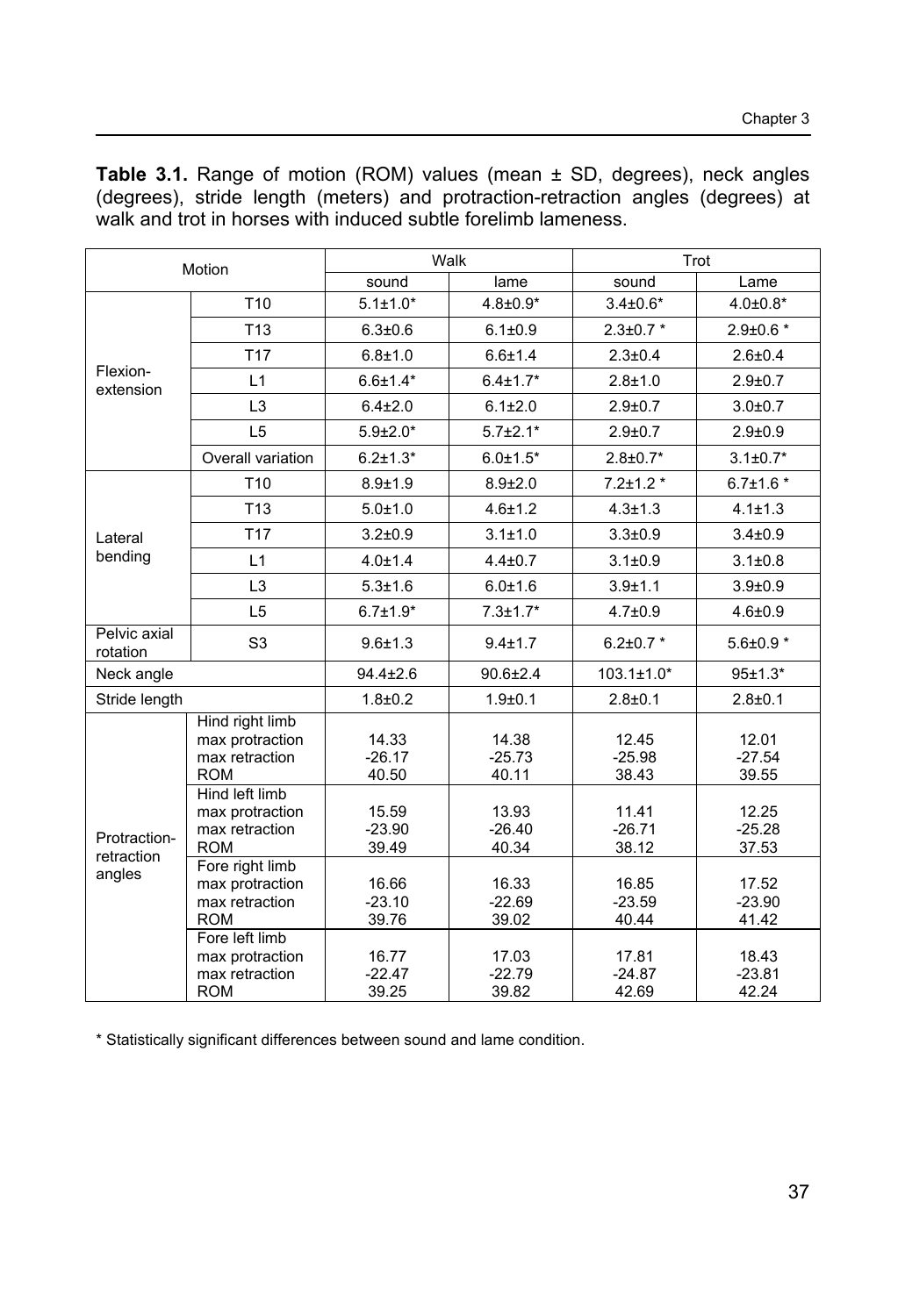At trot, the overall vertebral flexion-extension ROM increased significantly from 2.8 to 3.1 degrees during lameness (Fig. 3.2b). This increase was individually significant at T10 and T13. Besides, there was a significant decrease in the lateral bending range of motion at T10 and in the axial rotation range of motion of the pelvis (Table 3.1).



**Figure 3.2.** Flexion-extension range of motion (ROM) values (means in degrees) of every vertebral angle at walk (a) and trot (b) in horses before (sound) and during (lame) subtle forelimb lameness induction. \* Statistically significant differences between sound and lame condition.

## *Vertebral Angular motion patterns*

Changes in the patterns of the vertebral angles were observed at trot. There was a significant increase of 0.9 degrees in flexion at T10 during the stance phase of the sound diagonal. During the entire stance phase of the lame diagonal there was a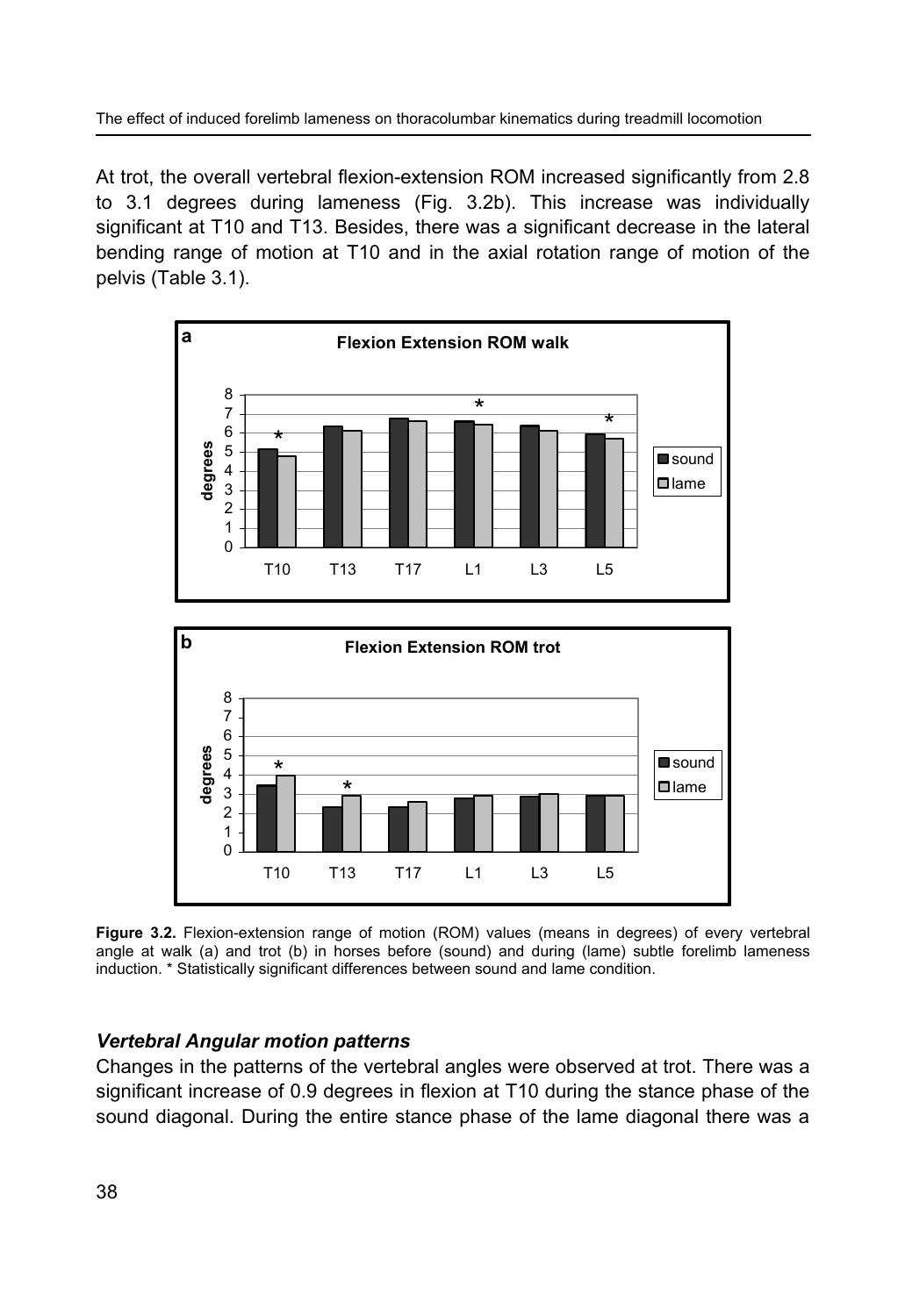significantly increased extension of 0.7 degrees at T13 and 0.8 degrees at T17, whereas increased extension of 0.5 degrees at L1, 0.4 degrees at L3 and 0.3 degrees at L5 were only seen at mid-stance, i.e. when the loading of the lame limb is maximal (Fig. 3.3).



**Figure 3.3.** Flexion-extension angular motion pattern (AMP) at T10 and L1 from a horse at trot before (sound) and during (lame) induction of subtle forelimb lameness. Values in square standing position have been used to determine the zero reference value in the AMPs.

There was a significant increase in bending towards the left (which was the lame side) of 1.3 degrees at T10 and of 0.9 degrees at T13 at mid-stance of the lame diagonal. There were no changes in lateral bending in the lumbar region or in the axial rotation of the pelvis.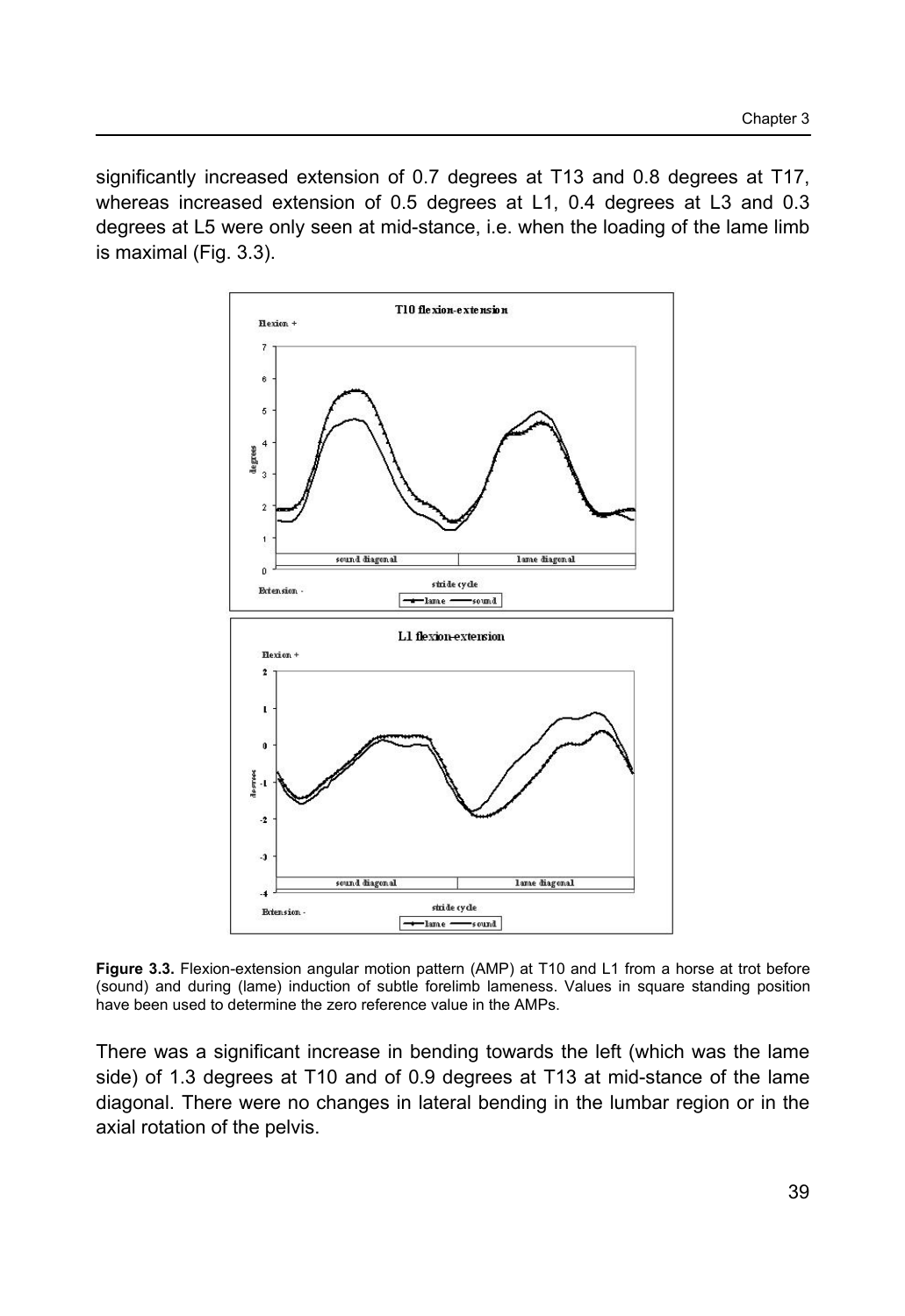The effect of induced forelimb lameness on thoracolumbar kinematics during treadmill locomotion

## *Intra-vertebral pattern symmetry*

There was a significant decrease in the symmetry of the lateral bending intravertebral pattern at trot during lameness, which was 96% at T10 and 95% at T13, compared with 97% of symmetry in the control measurements for both vertebral angles.

## *Neck angle*

The neck had, on average over the entire stride cycle, a lower position at trot. This is indicated by a reduction of 7.9% in the neck angle (Table 3.1).

## **Discussion**

The results of this study support the hypothesis that subtle lameness results in a measurable change in thoracolumbar kinematics. It was a deliberate choice to induce a very subtle lameness. A severe lameness would have disrupted the entire chain of motion of the various body segments and would therefore inevitably have affected back motion as well. Theoretically, a subtle lameness could be absorbed in the proximal parts of the limbs and would then not be transmitted to the trunk and the axial skeleton. A subtle lameness is, by definition, difficult to perceive and grade by the human eye. For this reason a quantitative approach was chosen to define the lameness, based on the fact that a horse with a supporting lameness will always to some extent try to remove load from the affected limb (Buchner *et al*. 1996b). Consequently, knowing the loading of the individual limbs, it is possible to prove or disprove the existence of a supporting lameness. In this study an objective method, based on the calculations of the ground reaction forces from kinematic data (Bobbert *et al*. 2007; McGuigan and Wilson 2003) were used. Through this approach it was indeed possible to demonstrate the existence of a subtle lameness at trot, shown by a reduction of the peak forelimb vertical GRF by 11.5%. Such a reduction was also observed by Weishaupt *et al*. (2006), who measured horses featuring a subtle forelimb lameness directly with an instrumented treadmill. In that study the peak forelimb vertical GRF decreased with only 4%, but speed was lower (3.5 m/s). In our study the subtle lameness did not have a significant influence on the linear and temporal stride variables, which is in agreement with earlier studies on induced lameness (Buchner *et al*. 1995; Weishaupt *et al*. 2006).

The flexion-extension range of motion of the whole thoracolumbar vertebral column was significantly increased at trot in the lame condition. This increase was most evident in the cranial thoracic area. It is known that an increased vertical range of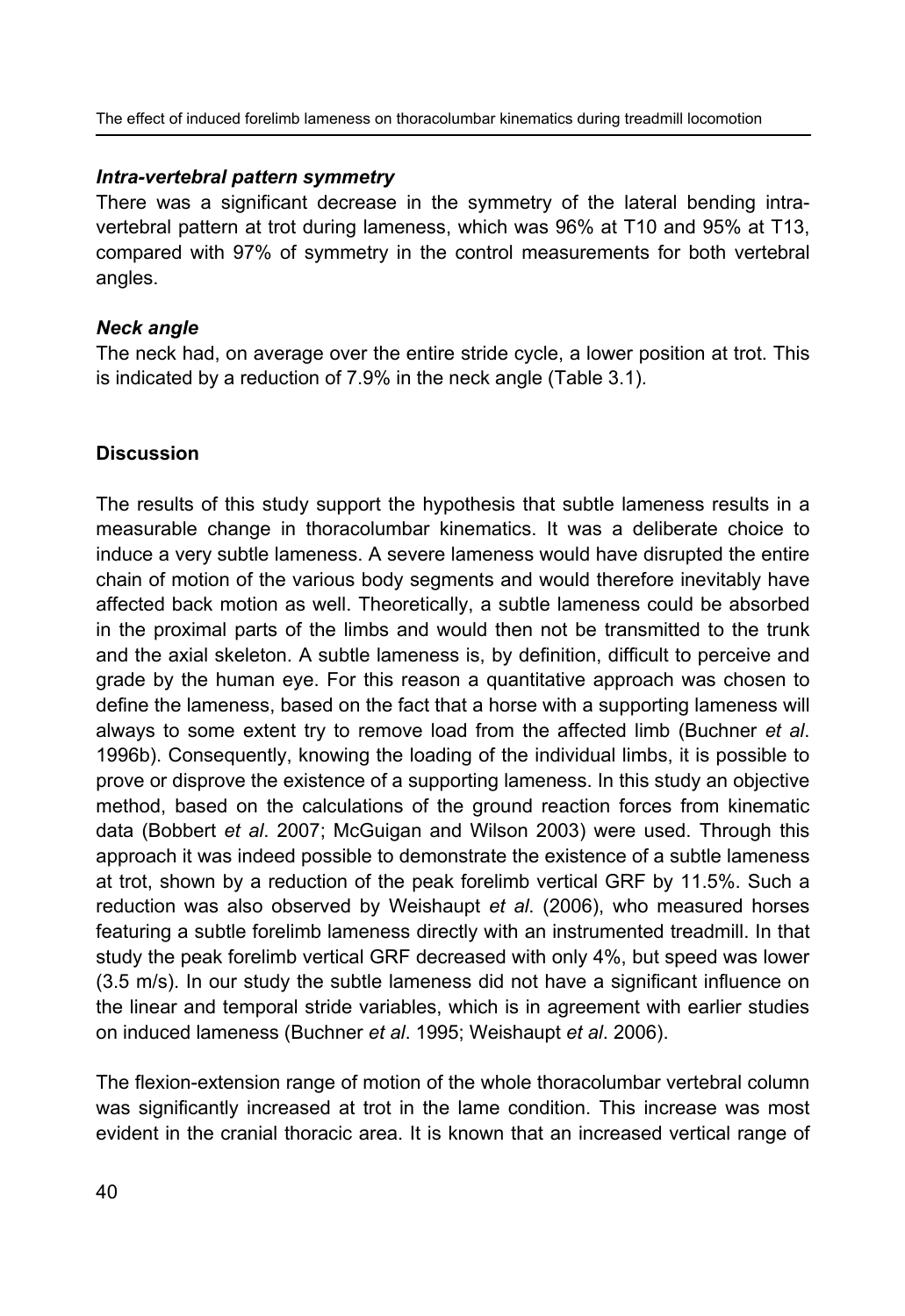motion of the head is an indicator of forelimb lameness (Keegan *et al*. 2000). By modification of the motion pattern of the head, the horse reduces the load on the painful limb (Buchner *et al*. 1996a; Keegan *et al*. 2000; Vorstenbosch *et al*. 1997). Given the connection of the head to the thoracolumbar vertebral column through the neck, the increased range of motion of the cranial thoracic vertebral column does not come as a surprise. At walk, the overall range of motion was reduced rather than increased. This difference in sign between the adaptation at walk and the adaptation at trot may be explained by the fact that a subtle lameness provokes evident changes in head motion patterns only at trot and not at walk due to the much larger ground reaction forces at trot, implying that there is no need for compensatory movements of the head, neck and back at walk. The slight reduction in flexion-extension range of motion at walk may reflect an overall increase in stiffness of the back as a response to very mild pain sensed by the horse, which may affect in this way the relatively high-amplitude free-swinging motion of the back that is characteristic of the walk in the completely sound horse. Such a reduction of the flexion-extension of the vertebral column possibly could lead to chronic stiffness of the back, chronic back pain and/or persistent rigidity.

At trot, the increased flexion at T10 in the lame condition during the stance phase of the sound diagonal is in line with the lowering of the neck (and head) during the stance phase of the sound limb (Vorstenbosch *et al*. 1997). As a consequence of the low position of the neck (and head), an increased flexion of the thoracic part of the trunk will be induced (Gómez Álvarez *et al*. 2006). Furthermore, during the lame diagonal stance phase the rest of the back (T13, T17, L1, L3 and L5) was more extended while the cranial thoracic area (T10 and T13) was bending laterally towards the lame side. As a compensatory mechanism in lameness, the vertical force of the lame limb shifts to the hindlimbs in the lame diagonal and to the sound forelimb during the sound diagonal (Weishaupt *et al*. 2006). In addition, an upward movement and a lower peak vertical acceleration of the head help to unload the limb in the vertical plane during the lame stance phase (Buchner *et al*. 1996a). These compensatory mechanisms can thus be supposed to induce extension of the vertebral column and a shift of the centre of gravity towards the sound side and towards the hind quarters in the horizontal plane (Buchner *et al*. 2001; Marks 1999). A shift away from the lame side in the horizontal plane can only be carried out through a lateral bending of the vertebral column with the concave side at the lame side and the convex side at the sound side, i.e. a bending towards the lame side. Such an action could be modulated through a contraction of the *longissimus lumborum* muscle; EMG studies of this muscle have shown that it may act to limit the lateral bending of the trunk (Tokuriki *et al*. 1997). The *longissimus dorsi* muscle